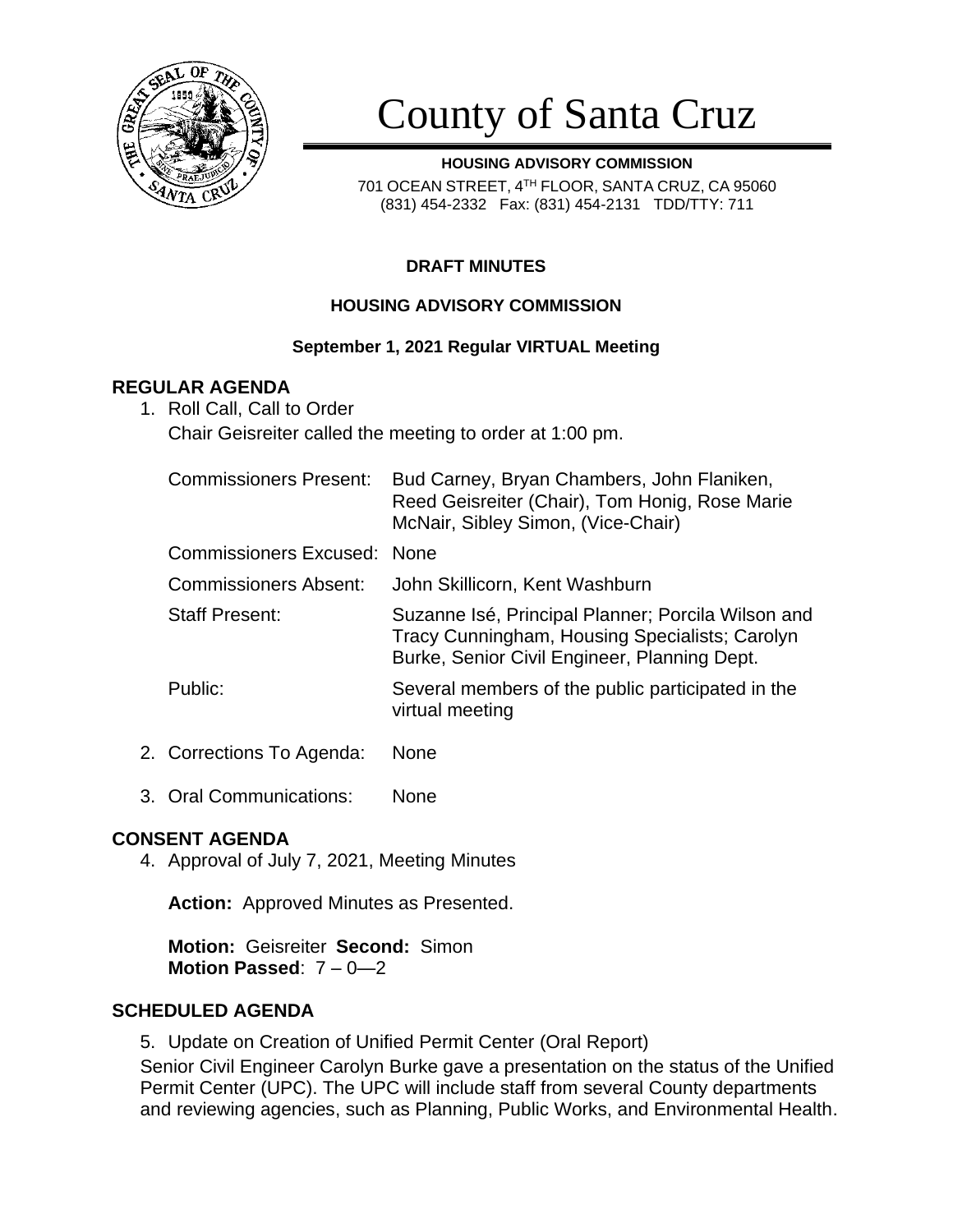Draft Minutes of September 1, 2021 HAC Meeting Page 2

A remodel of the fourth floor lobby and front counter area and portions of the Planning and Public Works offices is being planned to create space for the UPC. Ms. Burke noted that her team will conduct a survey of UPC customers and constituents, and will include the HAC in that survey.

6. Consider Revisions to the Affordable Housing Guidelines (Attachment II) Staff provided a presentation of the proposed revisions with additional background and explanation of the proposed revisions. Commissioners discussed and asked questions of staff. Two members of the public commented on the Guidelines, both generally supportive of the proposed changes. One commenter requested a change to a portion of the proposed ADU guidelines (modification #2 below). After some discussion, a motion and vote, the Commission took the following action:

**Action:** Recommend that the Board approve the Draft Revised Affordable Housing Guidelines with modifications specified by the Commission, as follows:

*1. Modification to Asset Limits (p. 56 of Draft Guidelines, Table B, bottom row)*

Modify asset limits for Senior Unit buyers to exclude *any* General Assets (i.e., liquid, non-retirement assets), that the applicant uses to buy the home, from the applicant's total assets subject to the Program's limits (not just proceeds from a recent home sale), as follows:

| Senior     | <b>Limit for General Assets:</b>                                                                                                                                                                          |
|------------|-----------------------------------------------------------------------------------------------------------------------------------------------------------------------------------------------------------|
| Units (age | \$240,000**                                                                                                                                                                                               |
| $ 62+$     | ** If Applicant is selling a home in order to purchase the<br>affordable home, a Any net sales proceeds general assets<br>used to purchase the affordable home are not counted toward<br>the Asset limit. |

and;

*2. Modification to Proposed Guidelines related to Conversion ADUs/JADUs in Measure J or other Affordable Homeownership Units (p. 36 of Draft Guidelines, Section 8.c)*

Delete the proposed text providing the Administering Agency the discretion and authority to require homeowners with conversion ADUs/JADUs to put the portion of the home and/or garage (where the conversion ADU was created) back into its original state before selling the home, if the Agency determines it is necessary to ensure saleability, as follows:

c) **Administering Agency Approval**: Requires documentation of Homeowner's receipt of items a) and b) above, and homeowner's execution and recording of a J/ADU amendment to the Homeowner's current affordable housing deed restriction, in a form provided by the Agency. This amendment will require that the